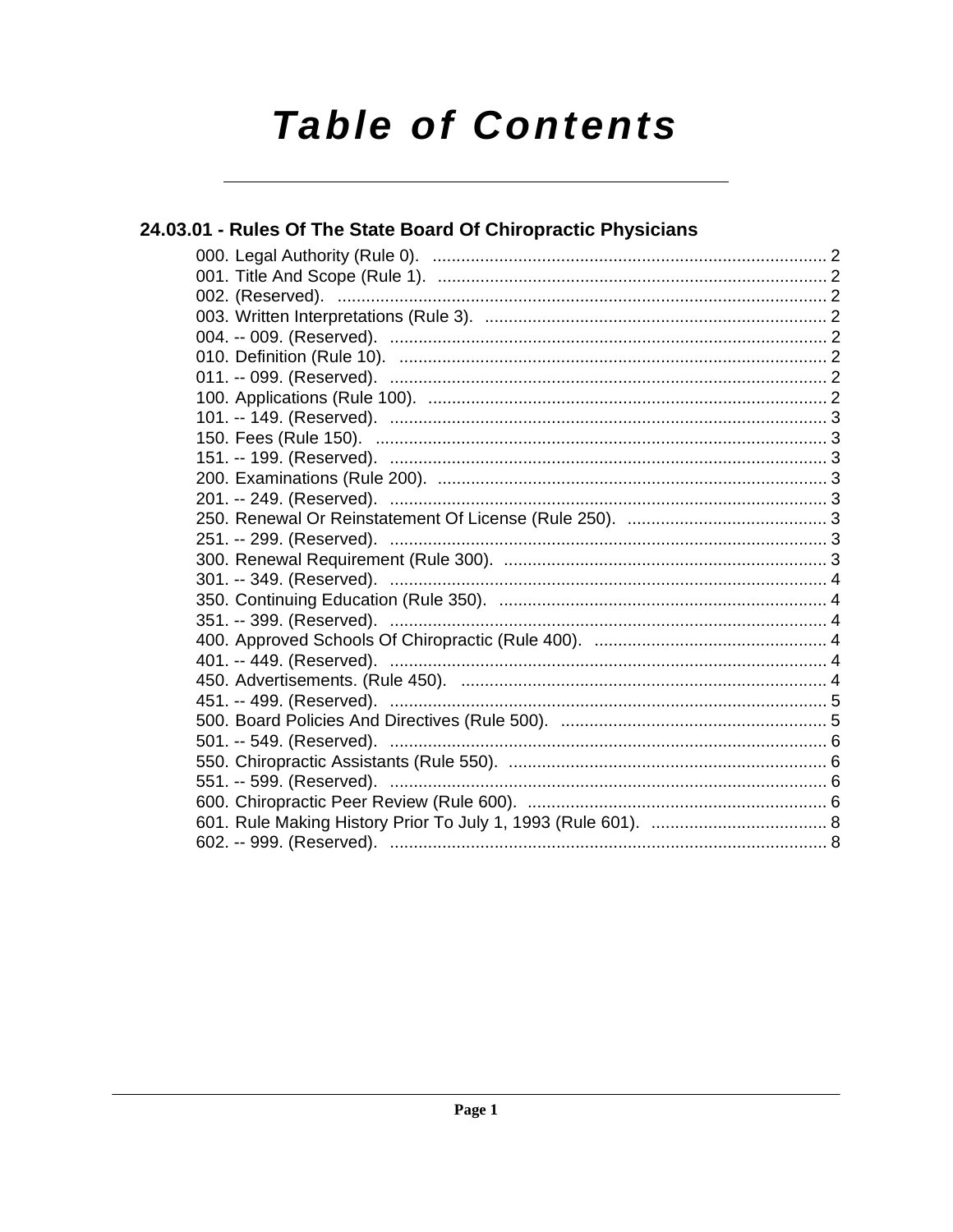#### **IDAPA 24 TITLE 03 Chapter 01**

#### **24.03.01 - RULES OF THE STATE BOARD OF CHIROPRACTIC PHYSICIANS**

#### <span id="page-1-13"></span><span id="page-1-1"></span><span id="page-1-0"></span>**000. LEGAL AUTHORITY (Rule 0).**

These rules are hereby prescribed and established pursuant to the authority vested in the State Board of Chiropractic Physicians by the provisions of Section 54-707, Idaho Code. (7-1-93)

#### <span id="page-1-15"></span><span id="page-1-2"></span>**001. TITLE AND SCOPE (Rule 1).**

These rules shall be cited as IDAPA 24.03.01, "Rules of the State Board of Chiropractic Physicians". (7-1-93)

#### <span id="page-1-3"></span>**002. (RESERVED).**

#### <span id="page-1-16"></span><span id="page-1-4"></span>**003. WRITTEN INTERPRETATIONS (Rule 3).**

The board may have written statements which pertain to the interpretation of the rules of this chapter. Such interpretations, if any, are available for public inspection and copying at cost in the main office of the Bureau of Occupational Licenses. (7-1-93) Occupational Licenses.

#### <span id="page-1-5"></span>**004. -- 009. (RESERVED).**

#### <span id="page-1-6"></span>**010. DEFINITION (Rule 10).**

<span id="page-1-12"></span><span id="page-1-11"></span>**01. Board**. The State Board of Chiropractic Physicians as prescribed in Section 54-703, Idaho Code. (7-1-93)

#### <span id="page-1-7"></span>**011. -- 099. (RESERVED).**

#### <span id="page-1-10"></span><span id="page-1-8"></span>**100. APPLICATIONS (Rule 100).**

**01. Application**. Applications on forms furnished by the Bureau of Occupational Licenses must be on file thirty (30) days before the date of examination, and must be accompanied by an unmounted photograph, size three inches by three inches (3" x 3"), bust only, taken within the year preceding the date of examination. (7-1-93)

<span id="page-1-14"></span><span id="page-1-9"></span>

| 02. | <b>Oualifications.</b>                               | $(7-1-93)$ |
|-----|------------------------------------------------------|------------|
| a.  | New applicants will meet the following requirements: | $(7-1-93)$ |
|     | National Boards Parts I, II, III, and IV.            | $(7-1-99)$ |

ii. Graduation from a CCE approved college or university. (7-1-93)

iii. Applicants will be required to sign an affidavit swearing under oath that they have fully reviewed and understand and will abide by the Chiropractic Act, Title 54, Chapter 7, Idaho Code, and the Board's Rules, IDAPA 24, Title 03, Chapter 01, "Rules of the State Board of Chiropractic Physicians". (7-1-99)

|  | Endorsement applicants will meet the following requirements: | $(7-1-93)$ |
|--|--------------------------------------------------------------|------------|
|--|--------------------------------------------------------------|------------|

i. National Boards Parts I, II, III and Physiotherapy. (7-1-93)

ii. If licensed prior to January, 1980, CCE approved college or university not required. If licensed after 1980, applicant must have graduated from a CCE approved college or university. (7-1-93) January, 1980, applicant must have graduated from a CCE approved college or university.

iii. Five (5) years of consecutive experience immediately prior to application and a valid, unrevoked, unsuspended license to practice chiropractic in another state. (7-1-93)

iv. National Board Special Purposes Examination for Chiropractors (SPEC). (7-1-99)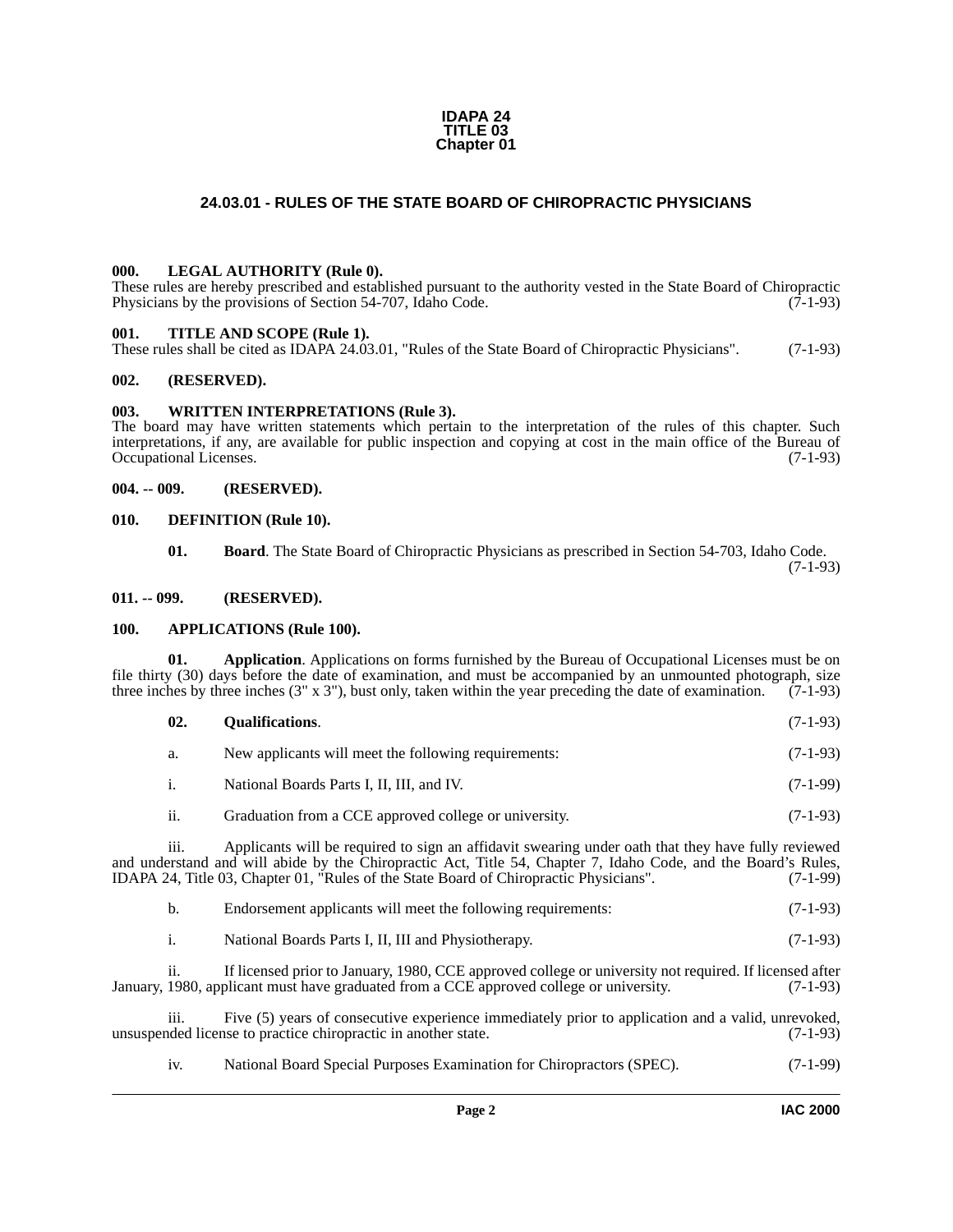v. Applicants will be required to sign an affidavit swearing under oath that they have fully reviewed and understand and will abide by the Chiropractic Act, Title 54, Chapter 7, Idaho Code, and the Board's Rules,<br>IDAPA 24.03.01. "Rules of the State Board of Chiropractic Physicians". (7-1-99) IDAPA 24.03.01, "Rules of the State Board of Chiropractic Physicians".

#### <span id="page-2-0"></span>**101. -- 149. (RESERVED).**

#### <span id="page-2-1"></span>**150. FEES (Rule 150).**

<span id="page-2-14"></span><span id="page-2-13"></span><span id="page-2-12"></span><span id="page-2-10"></span><span id="page-2-9"></span>

| 01. | Application Fee. Application Fee (includes original license) - Two hundred fifty dollars (\$250).    | $(3-10-00)$ |
|-----|------------------------------------------------------------------------------------------------------|-------------|
| 02. | <b>Annual Renewal Fee.</b> Annual Renewal Fee - One hundred dollars (\$100).                         | $(7-1-93)$  |
| 03. | <b>Inactive License.</b> Inactive License - Fifty dollars (\$50).                                    | $(7-1-93)$  |
| 04. | <b>Inactive.</b> Inactive (retired, age sixty-five $(65)$ and over) License - Five dollars $(\$5)$ . | $(7-1-93)$  |
| 05. | <b>Temporary Permit Fee.</b> Temporary Permit Fee - Fifty dollars (\$50).                            | $(7-1-93)$  |
| 06. | Non-Refundable. All fees are non-refundable                                                          | $(7-1-93)$  |
|     |                                                                                                      |             |

#### <span id="page-2-19"></span><span id="page-2-15"></span><span id="page-2-2"></span>**151. -- 199. (RESERVED).**

#### <span id="page-2-3"></span>**200. EXAMINATIONS (Rule 200).**

It shall be the applicant's duty to take and successfully pass the National Board Examinations administered by the National Board of Chiropractic Examiners as specified in these rules. (3-10-00)

#### <span id="page-2-4"></span>**201. -- 249. (RESERVED).**

#### <span id="page-2-17"></span><span id="page-2-5"></span>**250. RENEWAL OR REINSTATEMENT OF LICENSE (Rule 250).**

<span id="page-2-11"></span>**01. Expiration Date**. All chiropractic licenses expire on June thirtieth (30th) of each year and must be renewed annually on or before July first (1st). Licenses not so renewed will be canceled. (7-1-97)

<span id="page-2-16"></span>**02. Reinstatement**. Any license canceled for failure to renew may be reinstated upon payment of two hundred fifty dollars (\$250) together with all delinquent renewal fees and documentation of continuing education for<br>(7-1-97) the year of reinstatement.

a. Provided further, that where a license has been canceled for a period of more than five (5) years, the person so affected shall be required to make application to the board, using the same forms and furnishing the same information as required of a person originally applying for a license and pay the same fee that is required of a person taking the chiropractic examination. Said applicant shall appear in person before the board at a regular meeting for an examination, the nature of which shall be determined by the board. If after an examination, the board is of the opinion that the person examined is the bona fide holder of the canceled license, is of good moral character and, if found capable of again practicing chiropractic in this state, the license shall be reinstated and the holder thereof entitled to practice subject to the laws of this state (7-1-97)

#### <span id="page-2-6"></span>**251. -- 299. (RESERVED).**

#### <span id="page-2-7"></span>**300. RENEWAL REQUIREMENT (Rule 300).**

<span id="page-2-18"></span><span id="page-2-8"></span>

| 01. | <b>Active Status.</b> Each renewal application must be accompanied by: |            |  |
|-----|------------------------------------------------------------------------|------------|--|
|     | The established fee and:                                               | $(7-1-93)$ |  |

b. Certification of having attended and completed a minimum of twelve (12) hours of scientific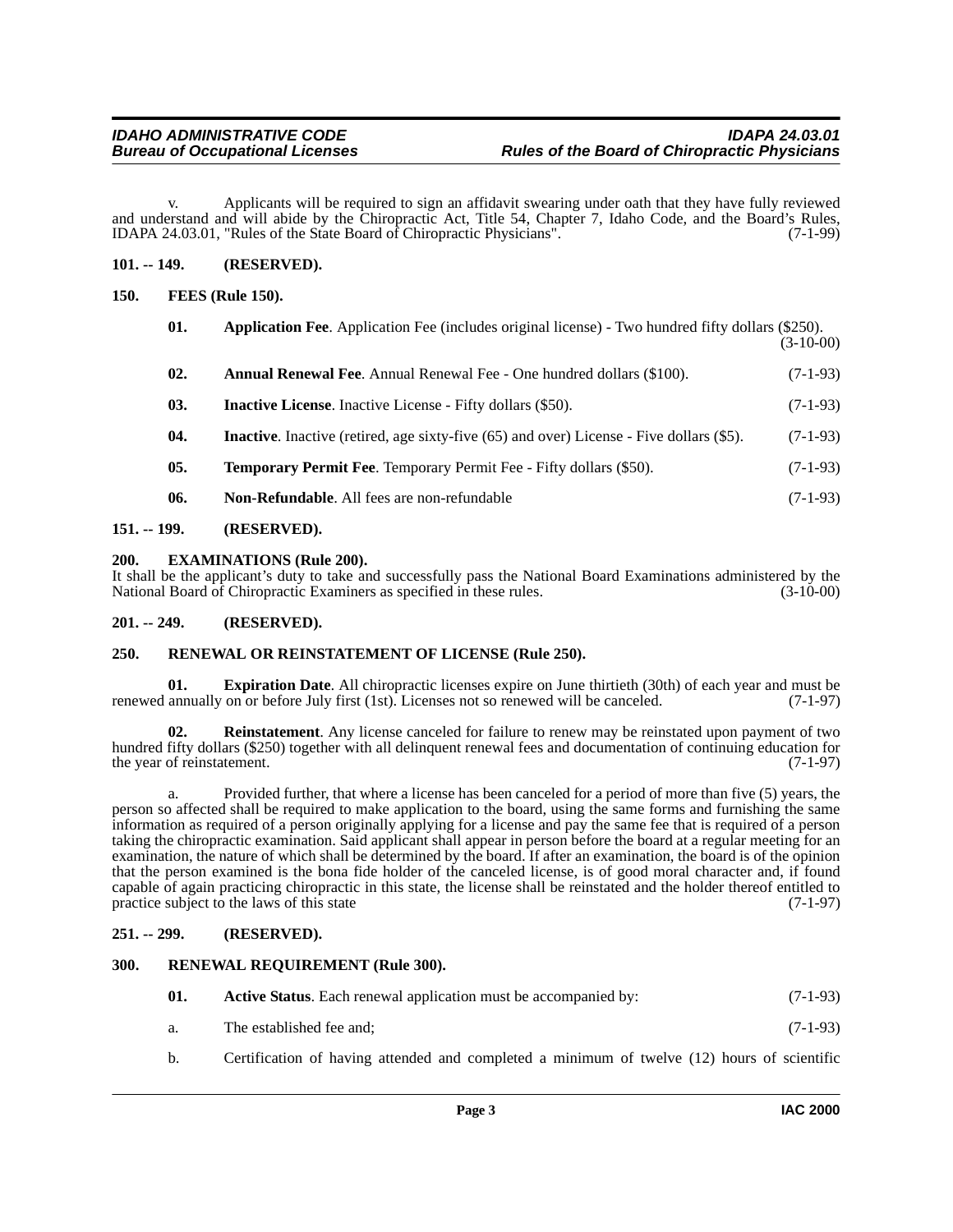clinics, forums, or chiropractic study within the previous twelve (12) months, as approved by the Idaho Board of Chiropractic Physicians. (7-1-93) Chiropractic Physicians.

<span id="page-3-11"></span>**02. Inactive Status**. All licentiates' continued education requirement will be waived for any year or portion thereof until the licentiate is actively in practice in Idaho. Where this waiver is granted, the licentiates' renewal certificate and card will be marked "Inactive". When the licensee desires active status, he must show acceptable fulfillment of continuing educational requirements for the current year and submit a fee equivalent to the difference between the inactive and active renewal fee. The continuing educational requirement and the fees will not be prorated for a partial year.  $(7-1-93)$ 

<span id="page-3-9"></span>**03. Definition Of Inactive Status**. "Inactive" status means licensee is a holder of an Idaho chiropractic license which may be made active by fulfilling the continuing educational requirement for the current year and paying the additional fee required. Until he does meet this requirement, he may not practice chiropractic in Idaho. (7-1-93)

<span id="page-3-10"></span>**04.** Inactive Retired. "Inactive Retired" status means licensee is a holder of an Idaho chiropractic sover sixty five (65) years of age and permanently retired from the practice of chiropractic. (7-1-93) license, is over sixty five (65) years of age and permanently retired from the practice of chiropractic.

### <span id="page-3-0"></span>**301. -- 349. (RESERVED).**

#### <span id="page-3-8"></span><span id="page-3-1"></span>**350. CONTINUING EDUCATION (Rule 350).**

In order to further protect the public health and to facilitate the administration of the Chiropractic Act, the board has formulated the following rules: (7-1-93) formulated the following rules:

<span id="page-3-14"></span>**01.** Subject Material. The subject material of the continuing education requirement shall be germane to the practice of chiropractic and sponsored by an approved school of chiropractic. (The above is limited to Section  $54-709(1)(b)$ , Idaho Code). (7-1-93)

<span id="page-3-15"></span>**02. Verification Of Attendance**. It shall be necessary for the applicant to provide verification of attendance by securing authorized signatures from the course instructors or sponsoring institution substantiating any and all days attended. This verification must be available on request by the Board. (7-1-93)

#### <span id="page-3-2"></span>**351. -- 399. (RESERVED).**

#### <span id="page-3-7"></span><span id="page-3-3"></span>**400. APPROVED SCHOOLS OF CHIROPRACTIC (Rule 400).**

<span id="page-3-13"></span>**01. Requirement For Approval**. The Idaho Board of Chiropractic Physicians will consider only that school or college or university of chiropractic as a reputable school, college or university of chiropractic in good standing if such school, college or university conforms to the requirements of "recognized candidate for accreditation", or "accredited" of the Council of Chiropractic Education or any foreign country college which meets equivalent standards as determined by the Idaho Board of Chiropractic Physicians and teaches accredited courses in all the subjects set forth in Section 54-709(1)(b), Idaho Code.  $(7-1-93)$ 

a. Regardless of the Council on Chiropractic Education status, the Board may make additional ents for approval as a reputable school, college or university of Chiropractic. (7-1-93) requirements for approval as a reputable school, college or university of Chiropractic.

<span id="page-3-12"></span>**02.** New Schools. Those graduates of new schools of chiropractic will only be accepted for licensure application provided the school reaches "recognized candidate for accreditation" status with the Council on Chiropractic Education within one year following the first graduating class and are approved by the Idaho Board of Chiropractic Physicians. (7-1-93)

#### <span id="page-3-4"></span>**401. -- 449. (RESERVED).**

#### <span id="page-3-6"></span><span id="page-3-5"></span>**450. ADVERTISEMENTS. (Rule 450).**

No chiropractor shall disseminate or cause the dissemination of any advertisement or advertising which is any way fraudulent, false, deceptive or misleading. Any advertisement or advertising shall be deemed by the board to be fraudulent, false, deceptive, or misleading if it: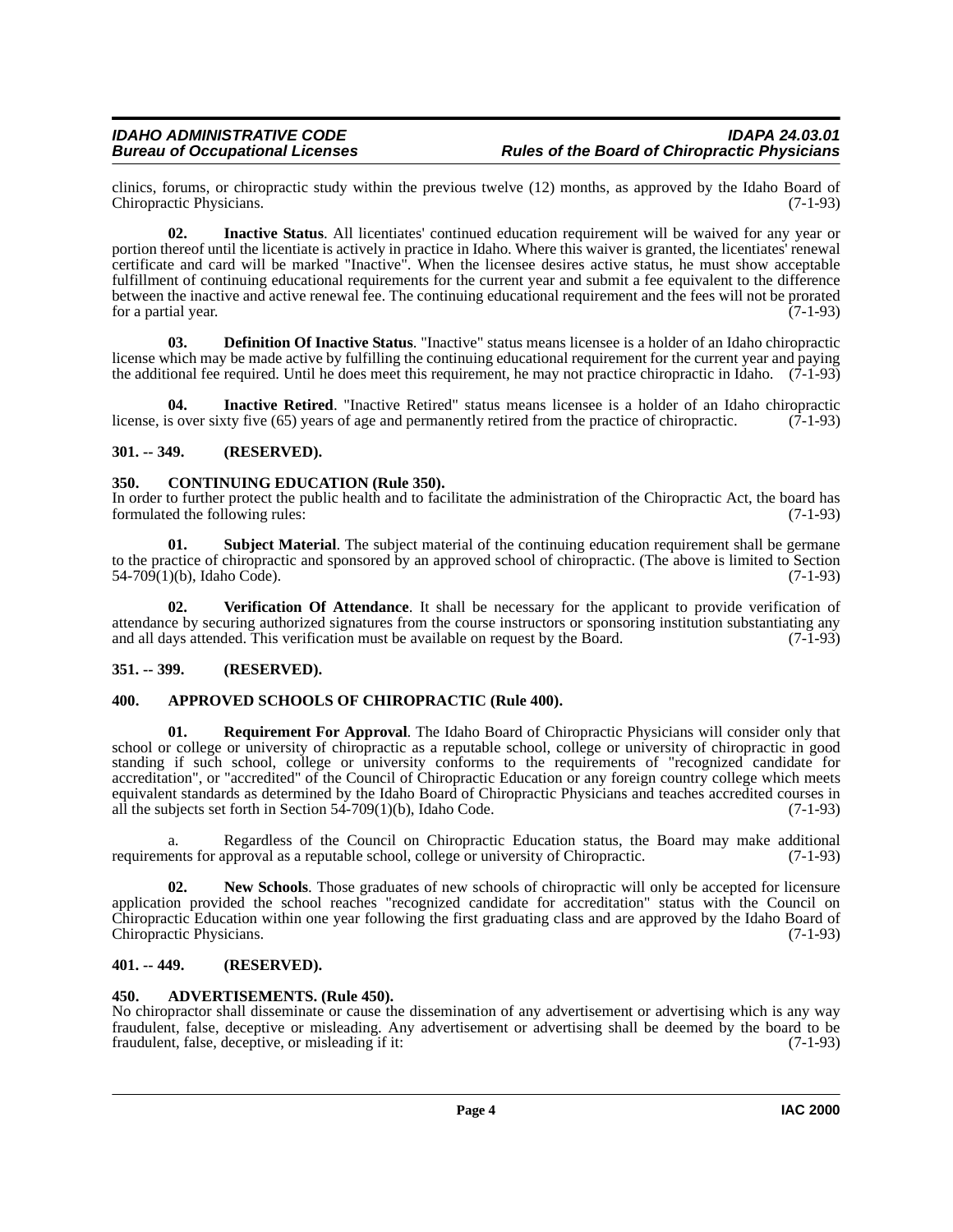#### <span id="page-4-15"></span><span id="page-4-8"></span>**01. Contains A Misrepresentation Of Fact**. Contains a misrepresentation of fact; or (7-1-93)

**02. Misleading Or Deceptive**. Is misleading or deceptive because in its content or in the context in which it is presented it makes only a partial disclosure of relevant facts. More specifically, it is misleading and deceptive for a chiropractor to advertise free services (i.e. x-rays, examination, etc.) or services for a specific charge when in fact the chiropractor is transmitting a higher charge for the advertised services to a third party payor for payment or charges the patient or a third party. It is misleading and deceptive for a chiropractor or a group of chiropractors to advertise a chiropractic referral service or bureau unless the advertisement specifically names each of the individual chiropractors who are participating in the referral service or bureau; or (7-1-93)

<span id="page-4-9"></span>**03. Creates False, Or Unjustified Expectations Of Beneficial Treatment Or Successful Cures**. Creates false, or unjustified expectations of beneficial treatment or successful cures; or (7-1-93)

<span id="page-4-2"></span>**04. Appeals Primarily To Lay Person**. Is likely to appeal primarily to a lay person's fears, ignorance, or anxieties regarding his state of health or physical well-being; or (7-1-93)

<span id="page-4-13"></span>**05. Fails To Identify**. Fails to identify conspicuously the chiropractor or chiropractors referred to in the advertising as a chiropractor or chiropractors; or (7-1-93)

<span id="page-4-14"></span>**06. Failure To Perform**. Contains any representations or claims, as to which the chiropractor, referred to in the advertising, fails to perform; or (7-1-93)

<span id="page-4-17"></span>**07. Use Of The Term "Chiropractor"**. Contains any representation which identifies the chiropractic practice being advertised by a name which does not include the terms "chiropractor," "chiropractic," or some easily recognizable derivative thereof; or (7-1-93)

<span id="page-4-3"></span>**08. Area Of Practice**. Contains any representation regarding a preferred area of practice or an area of practice in which the practitioner in fact specializes, which represents or implies that such specialized or preferred area of practice requires, or that the practitioner has received any license or recognition by the state of Idaho or its authorized agents, which is superior to the license and recognition granted to any chiropractor who successfully meets<br>the licensing requirements of Chapter 7. Title 54, Idaho Code: or (7-1-93) the licensing requirements of Chapter 7, Title 54, Idaho Code; or

<span id="page-4-10"></span>**Deceptive Or Misleading Heading**. Appears in any classified directory, listing, or compendium under a heading, which when considered together with the advertisement, has the capacity or tendency to be deceptive or misleading with respect to the profession or professional status of the chiropractor; or (7-1-93) deceptive or misleading with respect to the profession or professional status of the chiropractor; or

<span id="page-4-11"></span>**10. Deceptive Or Misleading Information**. Contains any other representation, statement or claim which is misleading or deceptive. (7-1-93)

#### <span id="page-4-0"></span>**451. -- 499. (RESERVED).**

#### <span id="page-4-7"></span><span id="page-4-1"></span>**500. BOARD POLICIES AND DIRECTIVES (Rule 500).**

<span id="page-4-16"></span>**01. Register**. The board shall keep on file a current register of all applicants for licensure, rejected applicants and licentiates, and the current license status of all licensed Idaho Chiropractic Physicians. (7-1-93)

<span id="page-4-6"></span>**02. Board Of Chiropractic Physicians' Agents**. The board shall authorize, by written agreement, the Bureau of Occupational Licenses to act as agent in its interest. (7-1-93)

<span id="page-4-5"></span>**03. Board Budget**. The board shall assist in preparation of an annual budget including all anticipated expenditures and income. (7-1-93)

<span id="page-4-4"></span>**04. Authorized Expenditures**. The Board authorizes actual and necessary expenditures for Board business to Board Members outside of Board meetings. (7-1-93)

<span id="page-4-12"></span>**05. Delegates To Federation Of Chiropractic Licensing Boards**. Authorized delegates to the annual congress shall receive the honorarium and travel expenses as provided in Section 54-706(4), Idaho Code. (7-1-93)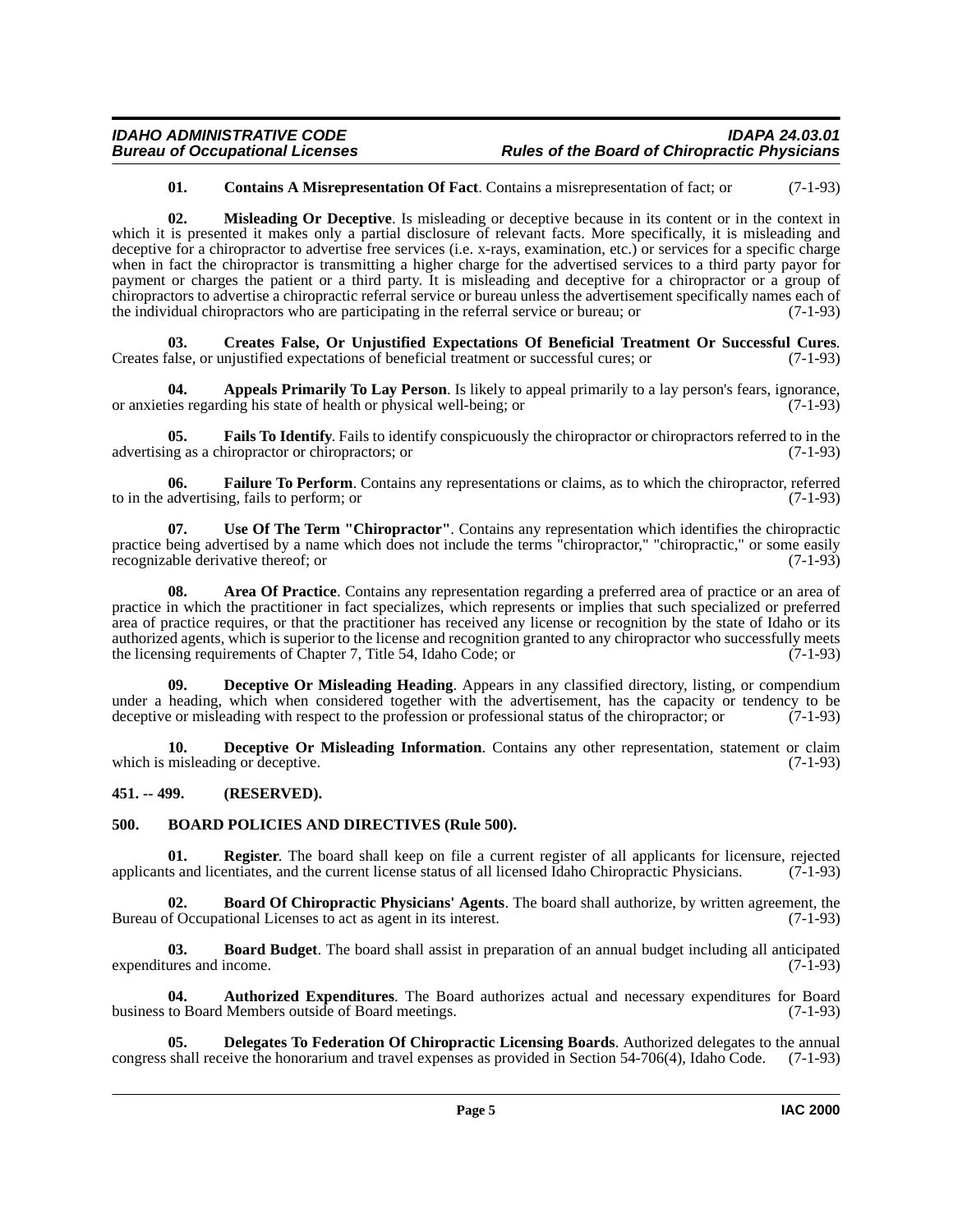#### <span id="page-5-0"></span>**501. -- 549. (RESERVED).**

#### <span id="page-5-5"></span><span id="page-5-1"></span>**550. CHIROPRACTIC ASSISTANTS (Rule 550).**

**01. Definition**. A chiropractic assistant is defined as any individual functioning in a dependent hip with a supervising chiropractic physician in the performance of any chiropractic practice. (7-1-93) relationship with a supervising chiropractic physician in the performance of any chiropractic practice.

**02. Chiropractic Physician Responsible And Liable**. The chiropractic physician shall be responsible and liable for:  $(7-1-93)$ 

<span id="page-5-7"></span>

| a. | Direct supervision: |  | $(7-1-93)$ |  |  |  |
|----|---------------------|--|------------|--|--|--|
|----|---------------------|--|------------|--|--|--|

b. Any acts of the assistant in the performance of chiropractic practice; (7-1-93)

c. Proper training and capabilities of the chiropractic assistant before authorization is given to perform any chiropractic practice.

<span id="page-5-4"></span>**03. Chiropractic Assistant Limitations**. A chiropractic assistant shall not: (7-1-93)

a. Manipulate articulations; (7-1-93)

b. Provide diagnostic results or interpretations to the patient; (7-1-93)

c. Provide treatment advice to any patient without instructions from the supervising Chiropractic Physician. (7-1-93) Physician.  $(7-1-93)$ 

#### <span id="page-5-2"></span>**551. -- 599. (RESERVED).**

#### <span id="page-5-6"></span><span id="page-5-3"></span>**600. CHIROPRACTIC PEER REVIEW (Rule 600).**

<span id="page-5-8"></span>**01. Purpose And Composition Of Peer Review Committee**. There is hereby established a Peer Review Committee, the members of which will function at the will of the Idaho State Board of Chiropractic Physicians.  $(7-1-98)$ 

a. The purpose of the Peer Review Committee is to review those matters relative to the ateness quality utilization, and cost of chiropractic care in the state of Idaho. (7-1-98) appropriateness, quality, utilization, and cost of chiropractic care in the state of Idaho.

b. The Committee will be comprised of a chairman and a minimum of five (5) members, all of whom will be appointed by the members of the Board, and all of whom will serve at the pleasure of the Board. They may be removed from the Committee by vote of the Board, at any time, without cause. (7-1-98)

c. The Board will appoint one (1) of its members to act as a liaison between the Board and the Committee. This liaison will serve at the pleasure of the Board and may be removed by the Board, at any time, without cause. (7-1-98)

#### **02. Definitions**. (7-1-98)

a. "Board" means the Idaho State Board of Chiropractic Physicians. (7-1-98)

b. "Patient" means an individual who has received treatment from an Idaho licensed chiropractor, or who has received treatment under the supervision or direction of an Idaho licensed chiropractor, which treatment is within the scope of practice for a chiropractor within the state of Idaho. (7-1-98)

c. "Peer Review" means an evaluation performed by members of the Committee, which review will include the appropriateness, quality, utilization, and cost of chiropractic services and ethical performance of chiropractic care. (7-1-98)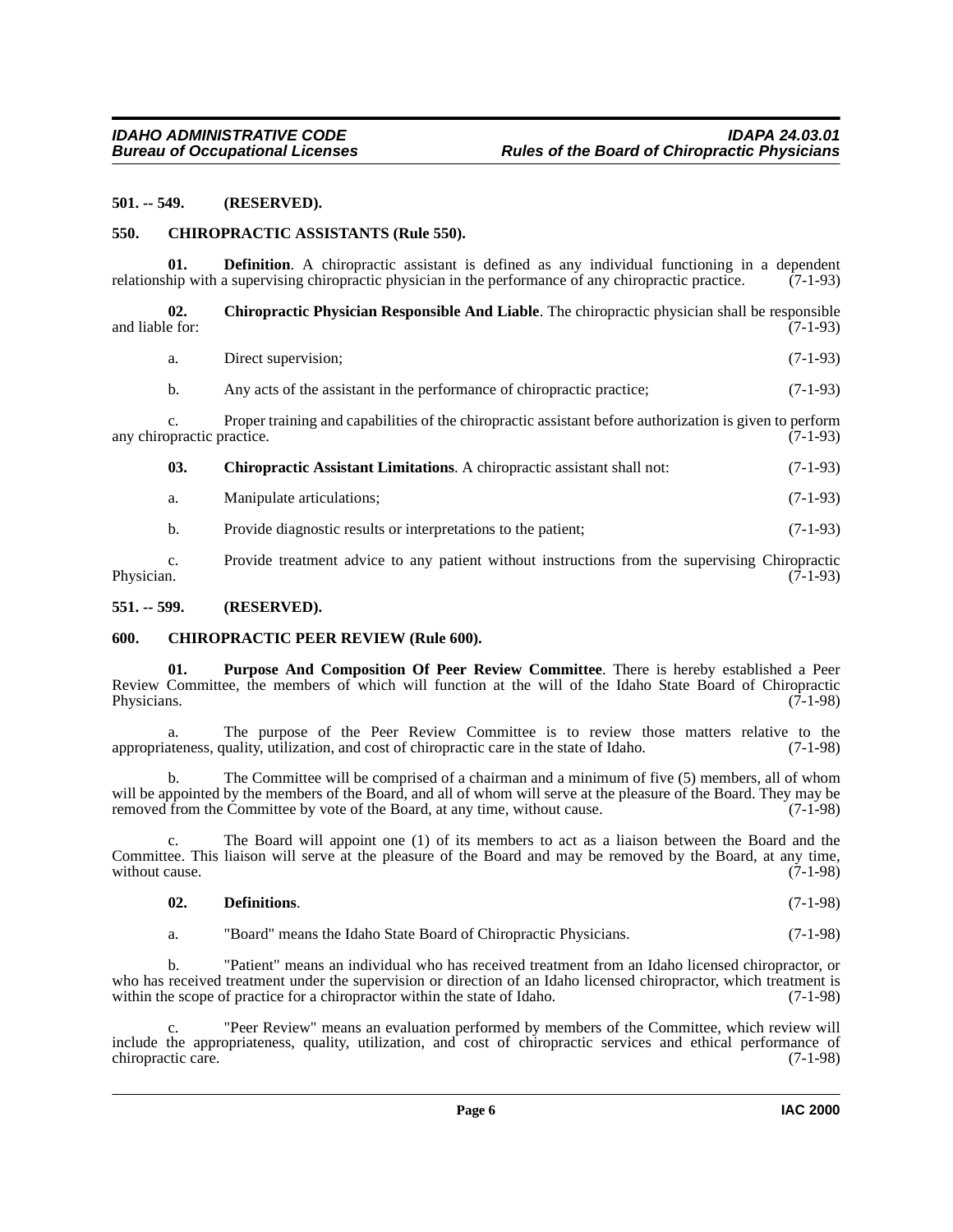d. "Peer Review Committee Members" shall mean those individuals appointed by the Board to serve on the Peer Review Committee. (7-1-98)

e. "Individual Reviewers" means those individual members of the Committee who are designated by man of the Committee to conduct a peer review evaluation of any particular matter. (7-1-98) the chairman of the Committee to conduct a peer review evaluation of any particular matter.

#### <span id="page-6-0"></span>**03. Committee Criteria**. (7-1-98)

a. Requirements for Membership: To be considered for appointment to the Committee, an applicant (7-1-98)  $\frac{1}{7}$  shall:  $\frac{1}{7}$  shall:  $\frac{1}{7}$  shall:  $\frac{1}{7}$  shall:

i. Hold a current Idaho license to practice chiropractic, which license is in good standing and which has never been the subject of a formal disciplinary action in any jurisdiction; (7-1-98)

ii. Be actively engaged in the practice of chiropractic for the past four (4) years, with the most recent two  $(2)$  of those years having been spent in Idaho.

b. Appointment Process: Each year the Board will notify all Idaho licensed chiropractors of the may self-submit for membership on the Committee. (7-1-98) process and deadlines by which they may self-submit for membership on the Committee.

i. The submissions will be maintained on file for one (1) year; after which time they will be discarded notice to the applicants. (7-1-98) without notice to the applicants.

ii. The Board will notify those individuals who are named to the Committee of their appointment. (7-1-98)

c. Limitations of Peer Review Committee Members. While serving on the Peer Review Committee, a member shall not:

i. Solicit to do independent medical examinations and/or reviews for insurance companies, attorneys or other third parties; (7-1-98)

ii. Utilize any designation or other reference to Committee membership on any advertisement, reference to Committee membership on any advertisement, (7-1-98) including telephone book, office, letterhead, or any other place.

Reimbursement: Committee members will be afforded expense reimbursement in accordance with state employee travel regulations upon Board approval. (7-1-98)

#### <span id="page-6-3"></span>**04. Standards**. (7-1-98)

a. In conducting any review, the Committee will utilize the Guidelines for Chiropractic Quality Assurance and Practice Parameters, Proceedings of the Mercy Center Consensus Conference, and Procedural/ Utilization Facts, Chiropractic/Physical Therapy Treatment Standards, a Reference Guide, 5th Edition, Robert E.  $\Box$  Olson, D.C.  $(7-1-98)$ 

b. The reviewing chiropractors will be expected to utilize their own experience and other reference sources in ascertaining the reasonableness and appropriateness of care provided.  $(7-1-98)$ 

<span id="page-6-4"></span>**05. Who May Utilize The Services Of The Committee**. A request for peer review may be submitted to the Committee by a patient, the patient's legal representative, an insurer or other third-party payor or health care provider, or the treating chiropractic physician. (7-1-98)

**06. Form Of Request**. A request for peer review must be submitted to the Committee on forms from the Board offices. (7-1-98) available from the Board offices.

<span id="page-6-2"></span><span id="page-6-1"></span>**07. Fees For Review**. The following fees will be assessed: (7-1-98)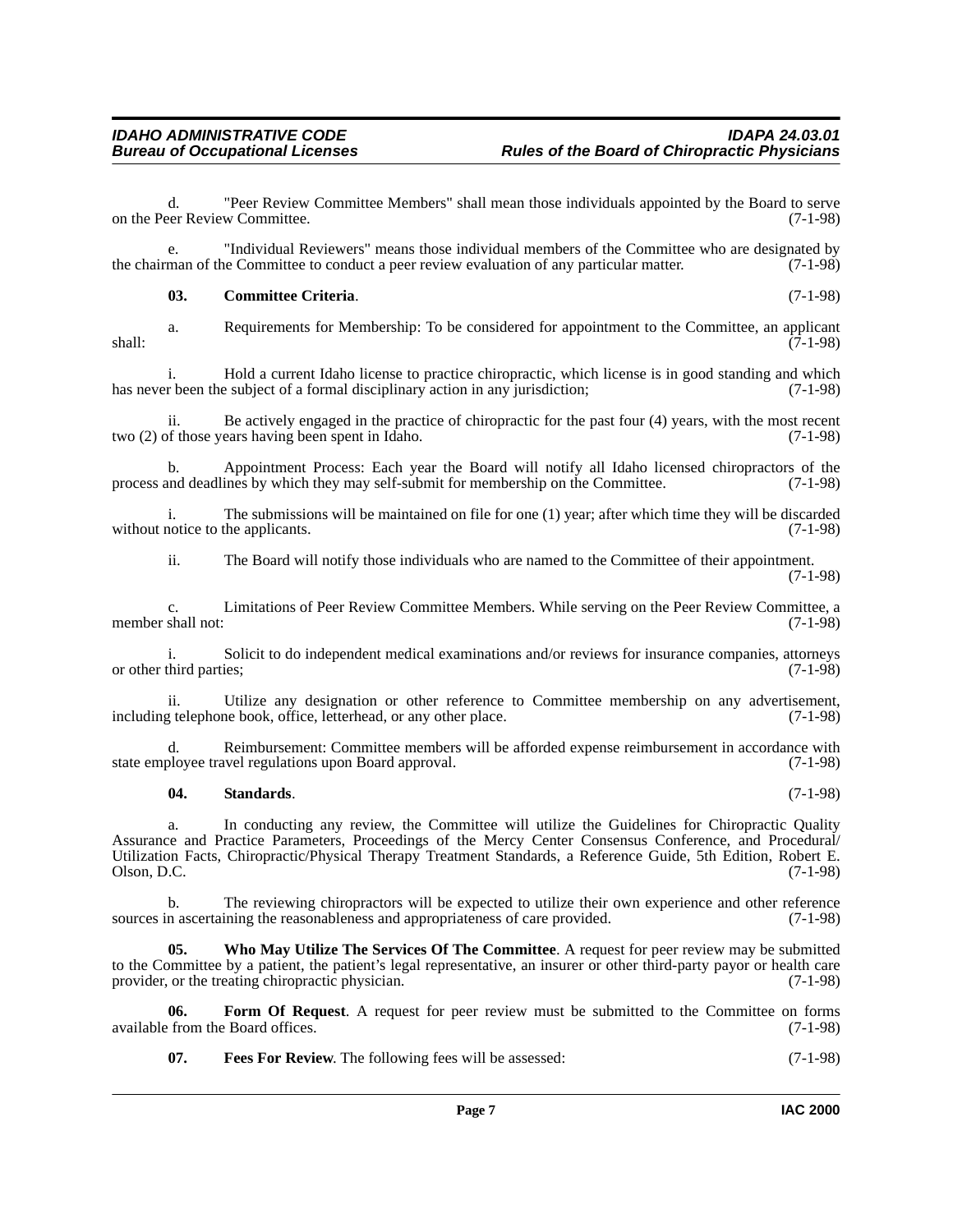a. If review is requested by a patient: no charge. (7-1-98)

b. If review is requested by a treating physician, an insurer or third party provider: (7-1-98)

i. One hundred twenty-five dollars  $(\$125)$  for a review of records and documents consisting of ive (25) pages or less: (7-1-98) twenty-five  $(25)$  pages or less;

ii. Two hundred fifty dollars (\$250) for a review of records and documents consisting of more than twenty-five  $(25)$  pages and up to fifty  $(50)$  pages;  $(7-1-98)$ 

iii. Three hundred fifty dollars (\$350) for a review of records and documents consisting of more than  $\beta$  pages and up to one hundred (100) pages: fifty  $(50)$  pages and up to one hundred  $(100)$  pages;

iv. For every increment above one hundred (100) pages, of one (1) to fifty (50) more pages, one dollars (\$100). (7-1-98) hundred dollars  $(\$100)$ .

c. Payment for reviews by the insurer or third-party provider is required prior to implementation of any review process. (7-1-98)

#### <span id="page-7-2"></span>**08. Procedures For Review**. (7-1-98)

a. All reviews will be blind reviews. The identity of the patient, treating physician, and any insurer or third-party payor for the services will be unknown to the individual reviewers.

b. Peer review will be conducted only upon request. The opportunity for participation in the review will be made available to the non-requesting party or parties. With the exception of the treating chiropractic physician, there is no requirement of participation in the peer review process. (7-1-98)

Reviews will be conducted by three (3) individual reviewers, to be chosen from the membership of the chairman.  $(7-1-98)$ the Committee by the chairman.

d. The individual reviewers will conduct their evaluation, reach an agreement as to the outcome, and report that outcome to the chairman. If any of the parties desire to appeal this decision, they may notify the chairman who will appoint one (1) new reviewer to conduct an evaluation and report the outcome to the chairman. There will be no further rights to appeal. Decisions of the individual reviewer will not be subject to challenge. (7-1-98)

e. The chairman will provide regular reports to the Board liaison. If it is the opinion of the reviewers that a licensed chiropractic physician has violated any of the laws and rules governing continued licensure, the Committee chairman will notify the Board liaison, immediately. The liaison will then refer the matter for further investigation and potential disciplinary action by the Board. (7-1-98)

#### <span id="page-7-0"></span>**601. RULE MAKING HISTORY PRIOR TO JULY 1, 1993 (Rule 601).**

<span id="page-7-3"></span>Supersedes Rules adopted September 7, 1977 Authority Chapter 7, Title 54, Idaho Code, July 1, 1980 Adopted Under Emergency Provisions, June 10, 1982 Final Adoption, August 21, 1982 As Amended December 21, 1987 Effective January 11, 1988 Adopted Under Emergency Provisions, March 29, 1993 Adopted Under Temporary Provisions, July 1, 1997 (7-1-98)

#### <span id="page-7-1"></span>**602. -- 999. (RESERVED).**